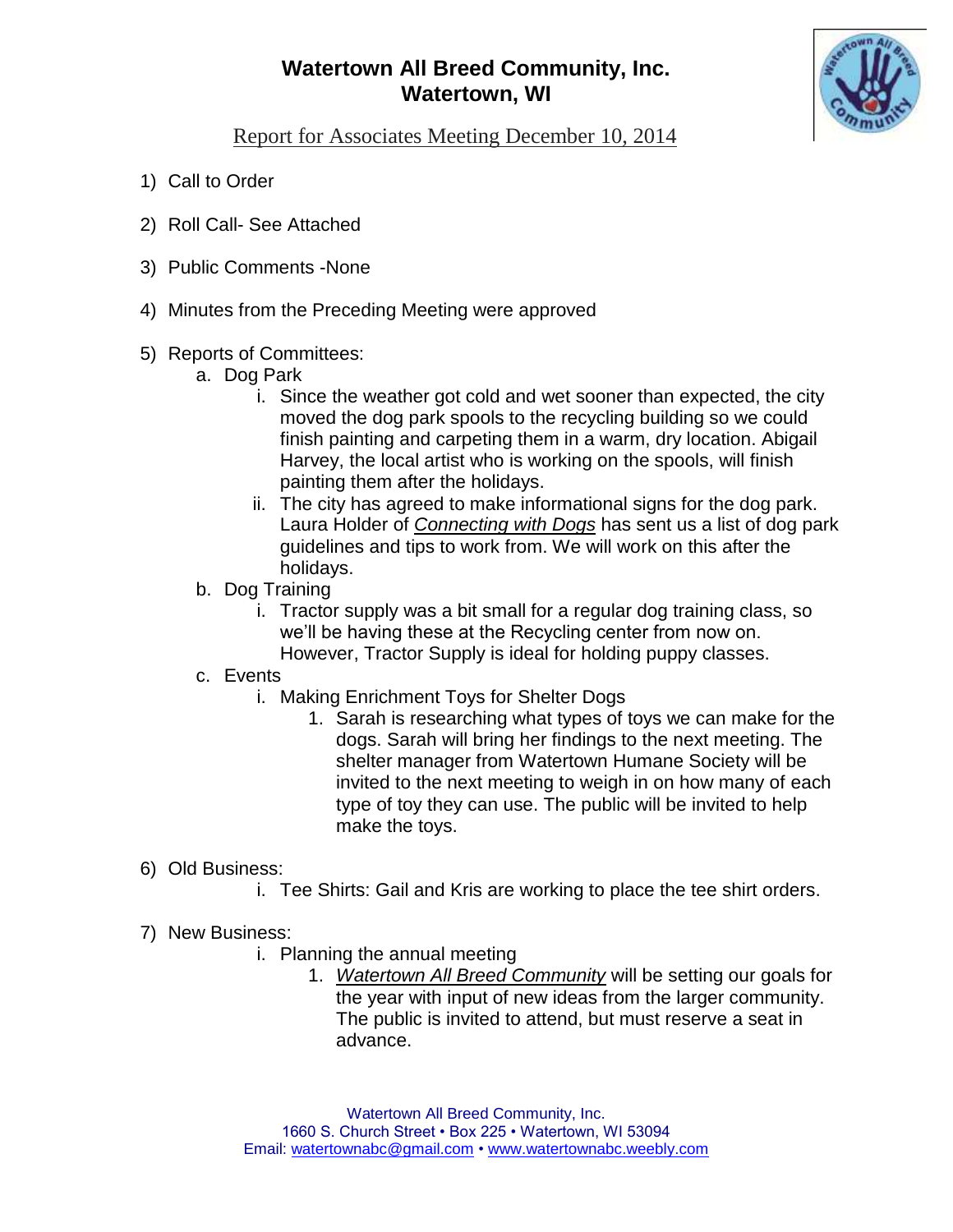## **Watertown All Breed Community, Inc. Watertown, WI**



- 2. Date: Any time in February on a Wednesday, Friday, or **Sunday**
- 3. Place: Depending on the flexibility of the restaurant, On the Rock & Perkins were both acceptable. As an alternate idea we'll also consider bringing take-out to the Senior Center for the event.
- ii. Establishing items and services for people in need
	- 1. Dog food pantry:
		- a. We will purchase sealed containers to store the dog food in, and Kris offered to store the food at her home.
		- b. We will ask for donations of broken bags of dog food from area businesses.
	- 2. We will also encourage vets and groomers to donate vouchers for a free nail clip or ear cleaning.
	- 3. We will also purchase vouchers for the Dogwash fundraiser that the Watertown Humane Society holds for distribution to those in need.
- 8) Meeting adjourned 8:30pm